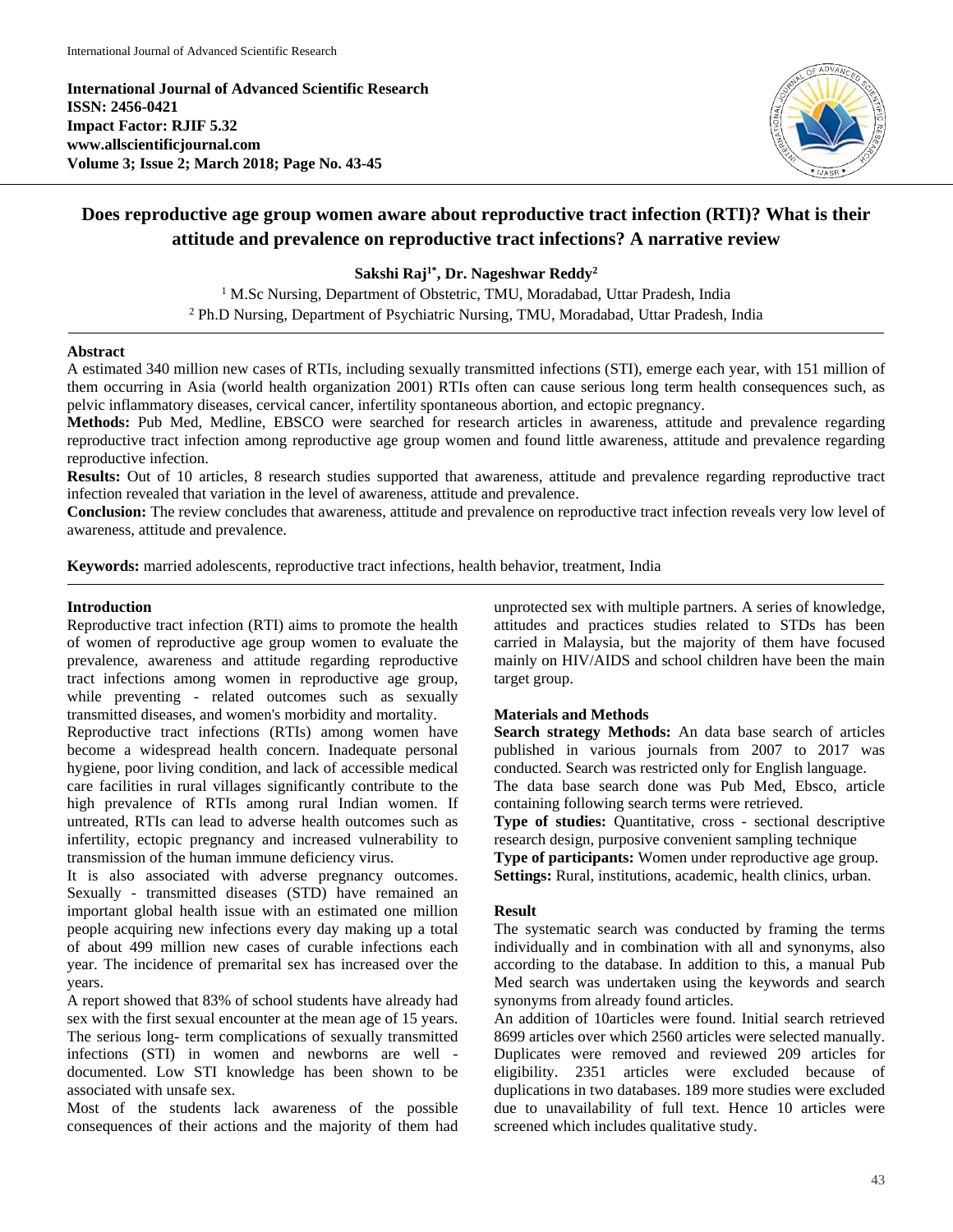

**Fig 1:** Flowchart showing study selection process

|  |  |  | <b>Table 1:</b> Data extraction |
|--|--|--|---------------------------------|
|--|--|--|---------------------------------|

| Author and year                                             | <b>Research Design</b>                       | <b>Findings of the study</b>                                                                                                                                                                                                                                                                                      |
|-------------------------------------------------------------|----------------------------------------------|-------------------------------------------------------------------------------------------------------------------------------------------------------------------------------------------------------------------------------------------------------------------------------------------------------------------|
| Mrs. Adigun<br>Temiloluwa Folasayo, et<br><i>al.</i> (2017) | Cross sectional<br>study                     | The study reveals based on our findings, there is a critical need to re-evaluate the current sex<br>education program and methods of teaching delivery in all schools and universities, which are<br>mainly based on a recall basis.                                                                              |
| Mrs. Faith Nawagi,<br><i>et al.</i> (2016)                  | Cross sectional<br>study                     | The finding reveals most participants did not know about the systemic effect of sexually<br>transmitted infections to their health and did not follow the appropriate behaviour patterns despite<br>being knowledgeable about the various methods of prevention of sexually transmitted infection.                |
| Mr. Ranjan Kumar<br>Prusty, et al. (2013)                   | Multi stage stratified<br>sampling design    | The finding reveals knowledge and treatment seeking behavior is poor among adolescent women in<br>India. There is need for programmatic and policy emphasis on increasing knowledge and awareness<br>through family life education including in education including in educational curriculum at school<br>level. |
| Koleka Mlisana,<br><i>et al.</i> (2012)                     | Prospective<br>observational cohort<br>study | The study reveals laboratory – diagnosed sexually transmitted infection were associated with<br>increased susceptibility to HIV acquisition, while vaginal discharge was not.                                                                                                                                     |
| Ms. Shubha<br>Dube, (2012)                                  | Comparative study                            | The finding reveals management profile adopted by the rural girls was restricted to home remedies<br>due to various social taboos associated with reproductive health again subjecting them to undue<br>and unsolicited complications of RTIs.                                                                    |
| Ms. Ketkesone<br>Phrasisombath,<br><i>et al.</i> (2012)     | Cross sectional<br>study                     | The study reveals continuous training for STI services providers focusing on counseling skills and<br>awareness of sexual health care needs foe FSWs.                                                                                                                                                             |
| .Chunyu Li, Hae<br>$-Ra, et al. (2010)$                     | Cross sectional<br>study                     | Findings in this study the prevalence of reproductive tract infection among low-income rural<br>Chinese women were extremely high, indicating the urgent need for effective and culturally<br>sensitive health education, particularly targeted to the poor rural population.                                     |
| Ms. Sri Devi and N.<br>Swarnalatha (2007)                   | Cross sectional<br>study                     | This finding reveals study health education regarding the risk factors of unhygienic menstrual<br>practices, no institutional deliveries and illegal abortion must be imparted to the women<br>study area.                                                                                                        |